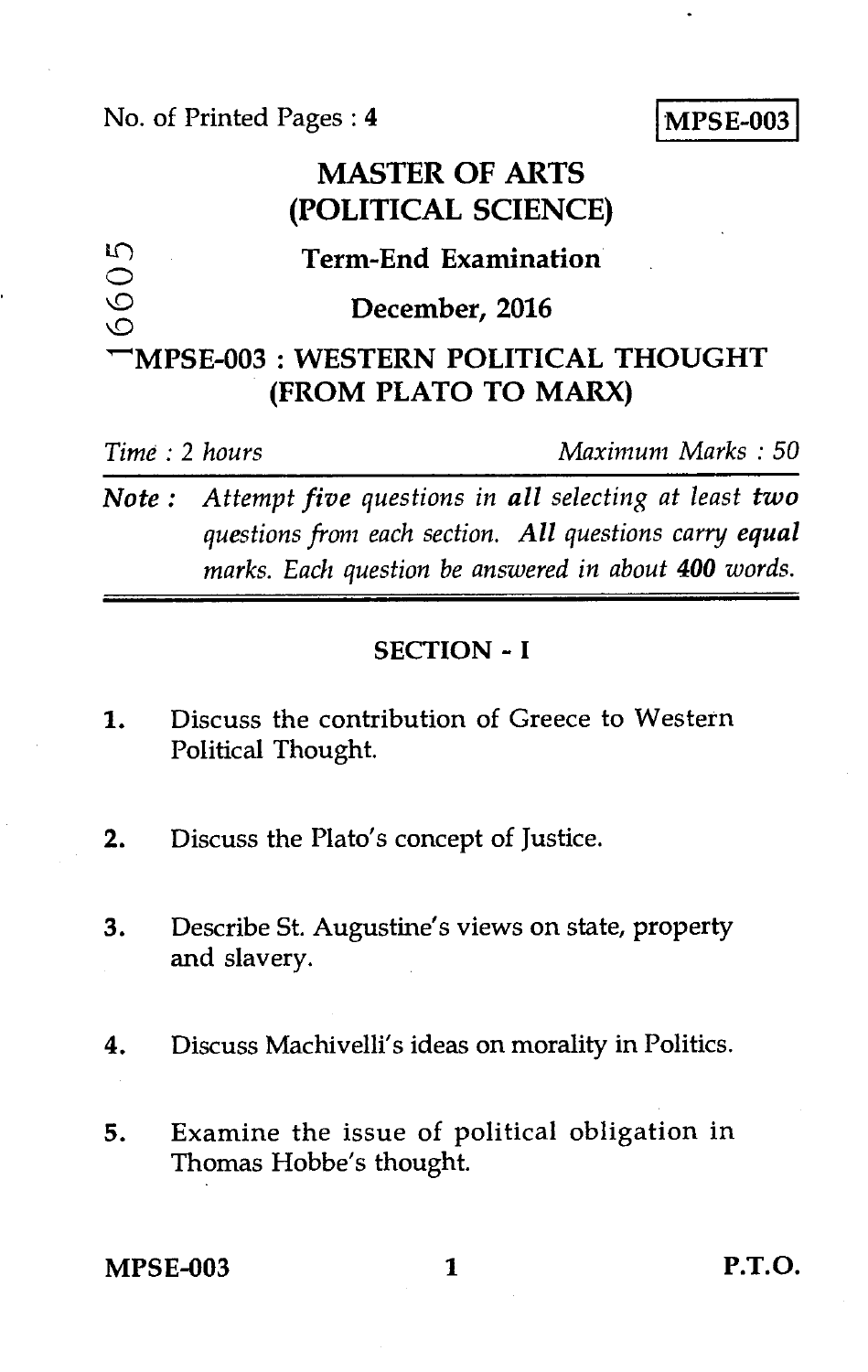# SECTION - II

- 6. Critically examine Rousseau's conception of the General Will.
- 7. Describe Burke's views on citizenship and democracy.
- 8. Discuss and evaluate Bentham's Utilitarian Principle.
- 9. Describe Kant's views on human reason.
- 10. Critically evaluate Marx's theory of Historical Materialism.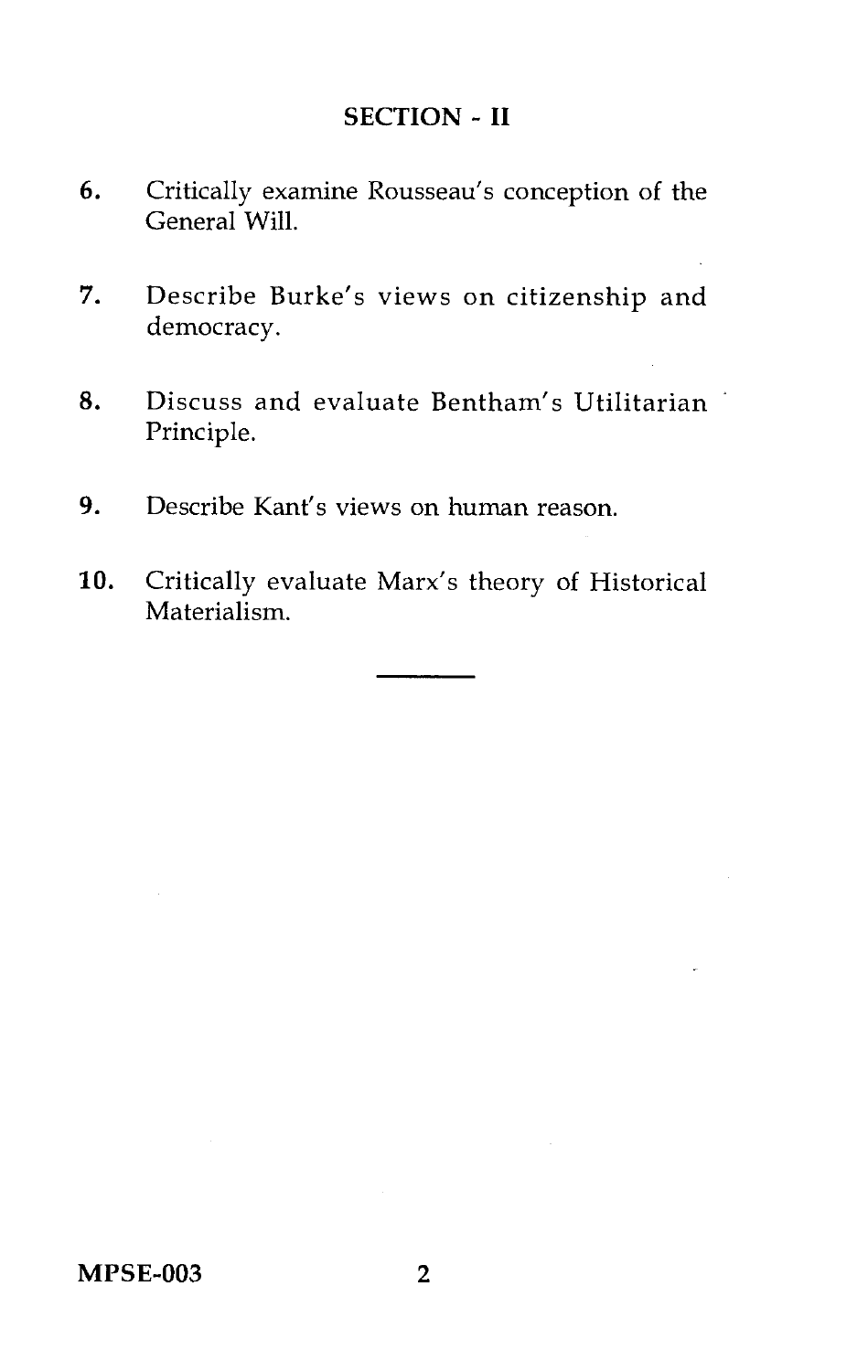एम.पी.एस.ई.-003

स्नातकोत्तर उपाधि कार्यक्रम (राजनीति शास्त्र)

सत्रांत परीक्षा

दिसम्बर, 2016

एम.पी.एस.ई.-003: पश्चिमी राजनीतिक चिंतन ( प्लेटो से मार्क्स तक)

समय : 2 घण्टे

अधिकतम अंक : 50

नोट $\cdot$ कुल **पाँच** प्रश्नों के उत्तर दें प्रत्येक अनुभाग में से कम से कम **दो** प्रश्न चुनते हुये। **सभी** प्रश्नों के अंक **समान** हैं। प्रत्येक प्रश्न का उत्तर लगभग 400 शब्दों में दें।

### अनुभाग - I

- पश्चिमी राजनीतिक चिंतन के संदर्भ में ग्रीस के योगदान की 1. चर्चा करें।
- प्लेटो की न्याय की अवधारणा की चर्चा करें।  $2.$
- राज्य, संपत्ति और दासता पर संत ऑगस्टीन के विचारों का 3. वर्णन करें।
- राजनीति में नैतिकता पर मैक्यावली के विचारों की चर्चा करें।  $\boldsymbol{4}$ .
- थॉमस हॉब्स के चिंतन में राजनीतिक दायित्व के मुद्दे का परीक्षण 5. करें।

**MPSE-003** 

P.T.O.